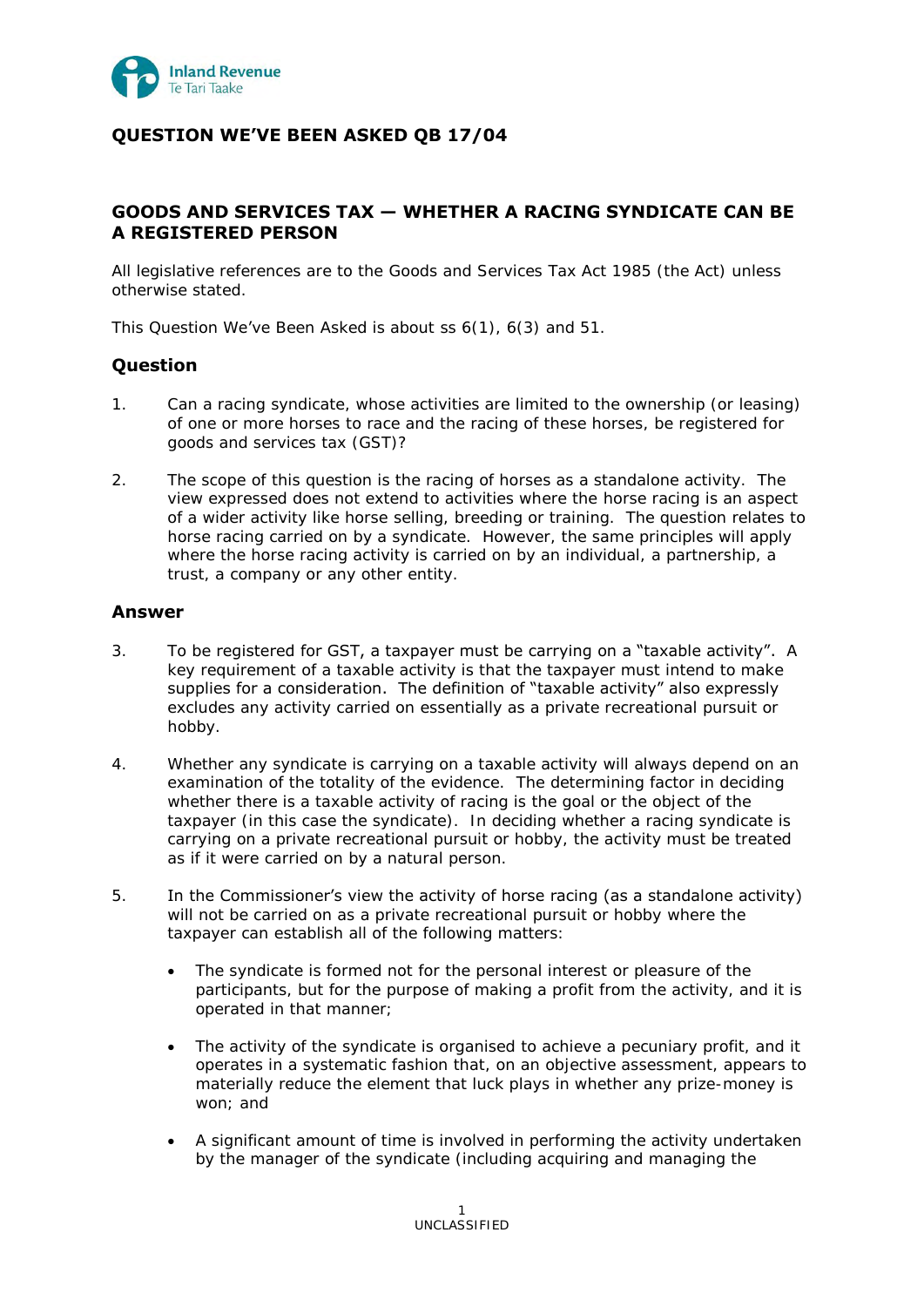

horses that are assisting in meeting financial imperatives and disposing of horses that are not).

- 6. The Commissioner's view is that, in the absence of these circumstances, the racing of horses as a standalone activity by a racing syndicate is a private recreational pursuit or hobby. Therefore, it is excluded from the definition of taxable activity and the syndicate cannot be registered for GST.
- 7. This answer is based on the Commissioner's view that, in the absence these particular circumstances, the activity of horse racing constitutes the participation in a sporting endeavour undertaken as a private pastime or pursuit carried on for the personal interest or pleasure of the person (or persons) concerned. The Commissioner considers that for a racing syndicate where the activity is limited to the ownership (or leasing) and racing of horses, the essence of the activity will most often be the personal interest or pleasure derived from seeing the horse compete in, and potentially win, races.
- 8. The view set out in this item is not applicable to those syndicates where horse racing is an aspect of a wider activity, for example, a horse breeding syndicate. However, the fact that a syndicate agreement provides for a race horse to be sold in certain circumstances will not, of itself, indicate that the taxpayer is carrying on a wider activity. It should also be noted that the Commissioner considers that if the horse racing activity is part of a wider activity, this does not preclude the wider activity of the syndicate being a recreational pastime or hobby.
- 9. Where a horse racing syndicate is incorrectly registered for GST, the view in this QWBA will be applied prospectively only. Consequently, those taxpayers will not be required to retrospectively deregister. Further information on the application of the QWBA to these taxpayers is set out in a separate operational position.

## **Explanation**

10. This item considers the GST status of a horse racing syndicate formed solely to own (or lease) one or more horses to race them. In particular, the item considers whether a racing syndicate is able to be a GST "registered person". To address this matter the item will discuss whether the activity of a racing syndicate is a taxable activity.

## **Racing Syndicate**

11. A horse racing syndicate is a common form of multiple-person ownership used in both thoroughbred and harness racing to provide the means for the members to enjoy the benefits and share the costs involved in the ownership (or leasing) and racing of horses. Racing syndicates are a form of racing ownership recognised in the relevant rules of racing.

#### **Registration**

- 12. Under s 8(1) of the Act, GST is charged on the supplies in New Zealand of goods and services made by a registered person in the course or furtherance of a taxable activity carried on by that person. Deductions for input tax can generally be claimed for the GST charged on the acquisition of goods and services by the person.
- 13. Registration is a key ingredient of the GST system because the tax is charged on the supplies of a registered person. Section 2 provides that a "registered person"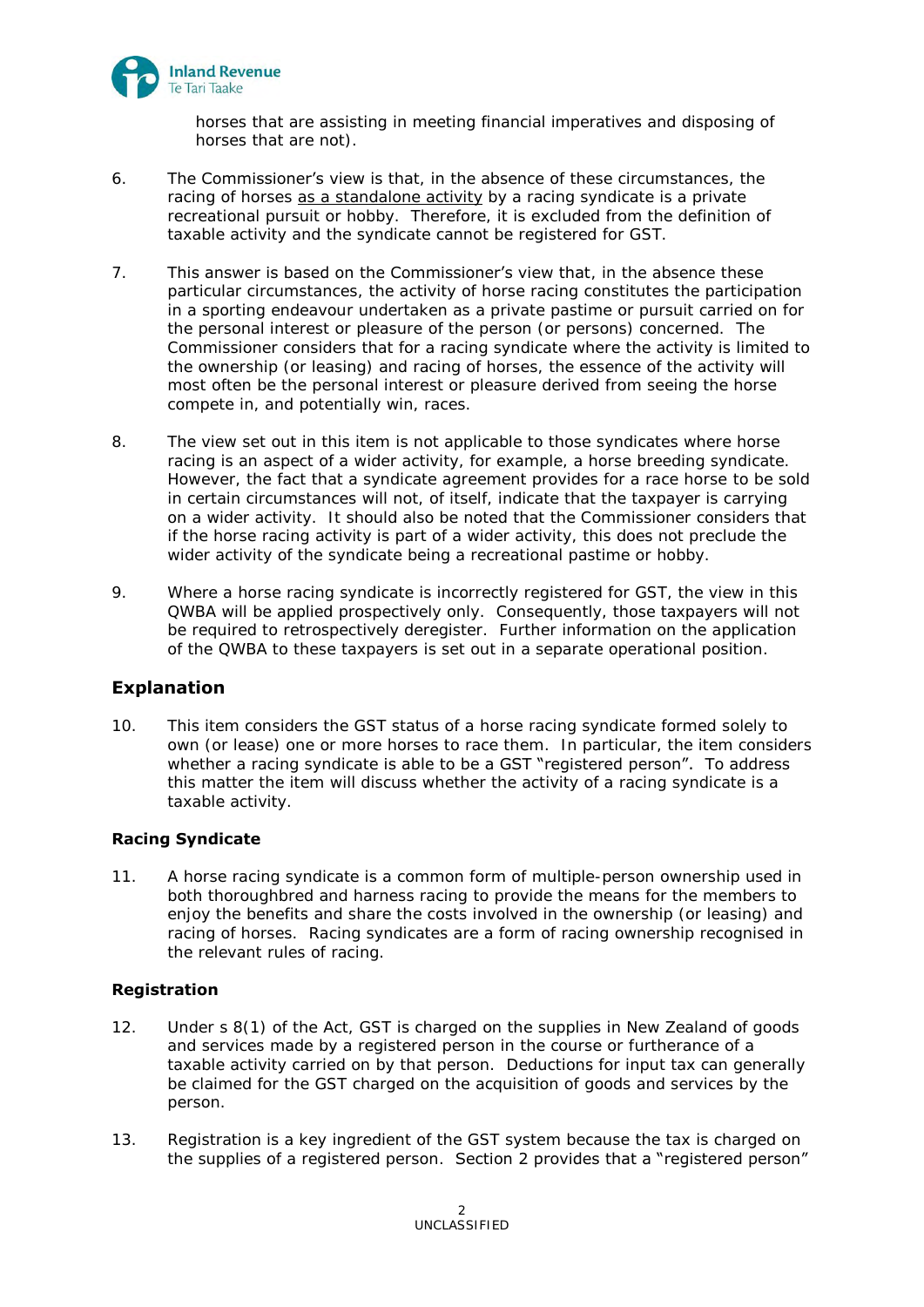

means a person who is registered or is liable to be registered under the Act. A racing syndicate is a "person" for GST purposes, as that term is defined to include "an unincorporated body of persons".

14. Section 51(1) states that any person carrying on a taxable activity is liable to be registered if the total value of supplies made in New Zealand in a 12-month period exceeds \$60,000. Further, s 51(3) provides that a person under the \$60,000 threshold may apply to be registered if they can satisfy the Commissioner that they are carrying on a taxable activity.

## **Taxable activity**

…

15. Section 6(1) sets out the meaning of "taxable activity" in the following terms:

For the purposes of this Act, the term **taxable activity** means—

- (a) any activity which is carried on continuously or regularly by any person, whether or not for a pecuniary profit, and involves or is intended to involve, in whole or in part, the supply of goods and services to any other person for a consideration; and includes any such activity carried on in the form of a business, trade, manufacture, profession, vocation, association, or club:
- 16. Section 6(1) necessitates the organisation of an activity in some coherent way. The activity must be carried on continuously or regularly and involve (or be intended to involve) the supply of goods and services to any other person for consideration. The definition of a taxable activity is very broad and applies to any activity carried on continuously and regularly by any person, "whether or not for pecuniary profit". This means that a taxable activity is not limited to a "business" as used, for example, in the income tax context of a profession, trade or undertaking carried on for profit. Section 6(1) includes any activity carried on in the form of a "business, trade, manufacture, profession, vocation, association, or club". In the context of the section, these activities must be carried on with the goal of supplying goods and services to any person for a consideration.
- 17. It is not entirely clear whether a horse owner who carries on horse racing as a standalone activity makes any supplies for consideration. The Commissioner's view is that, by entering a horse in a race, the owner is supplying a service to the race organiser. There do not appear to be any other possible supplies made by the horse owner.
- 18. Also uncertain is whether that supply is made for consideration. It could be argued that the payment of stake money is too contingent or remote to be consideration. However, the Commissioner's position is that, due to the breadth of the "consideration" definition, stake money can be consideration for the supply of entering a horse into a race. This is consistent with the position taken by the Australian Tax Office in its Goods and Services Tax Ruling GSTR 2002/3 *Goods and services tax: prizes*.
- 19. The focus of this QWBA is on whether horse racing is excluding from being a taxable activity under s 6(3).

## **Exclusion from taxable activity definition**

20. Despite the breadth of s 6(1), not all activities will be a taxable activity. Section 6(3) sets out some exclusions from the term. It provides, relevantly: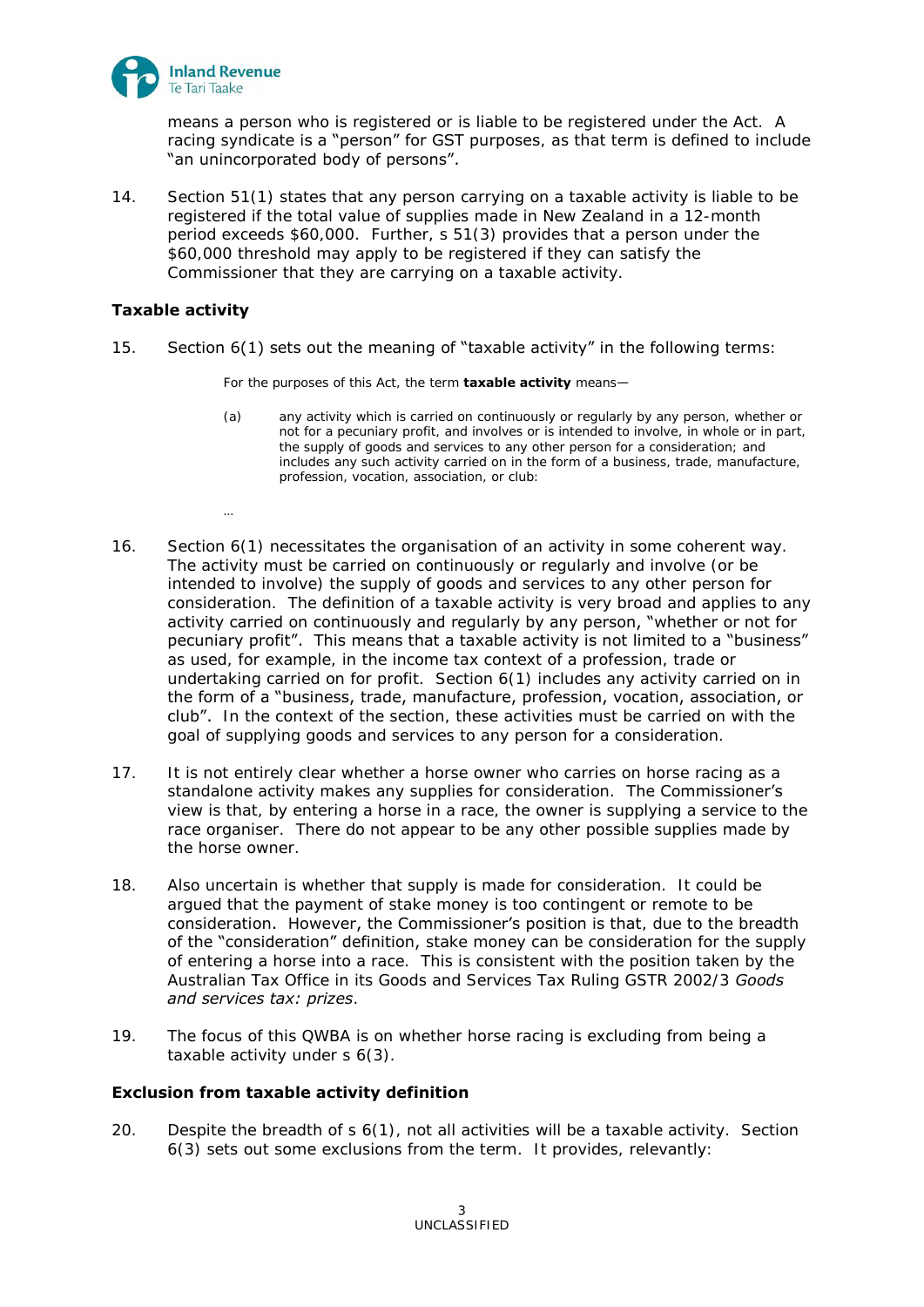

Notwithstanding anything in subsections (1) and (2), for the purposes of this Act the term **taxable activity** shall not include, in relation to any person,-

- (a) being a natural person, any activity carried on essentially as a private recreational pursuit or hobby; or
- (aa) not being a natural person, any activity which, if it were carried on by a natural person, would be carried on essentially as a private recreational pursuit or hobby; or
- …
- 21. The effect of s 6(3)(a) and (aa) is that, despite an activity meeting the requirements of  $s$  6(1), it is not **a** "taxable **activity"** if the activity is carried on essentially as a private recreational pursuit or hobby.

#### **Is horse racing a private recreational pursuit or hobby?**

- 22. There is no New Zealand GST Court decision dealing directly with the application of s 6(3) in the context of horse racing as a standalone activity. The only New Zealand GST decision to consider this provision and a racing syndicate is Case N27 (1991) 13 NZTC 3,229. That case concerned a partnership of six people with a taxable activity stated to be "horse trading". The Commissioner contended in that case that the taxpayer did not have a taxable activity as the activity carried on was essentially a private recreational pursuit or hobby. However, the Taxation Review Authority (TRA) found the taxpayer was involved in the purchase, racing, and sale of a horse and, on the facts, that was a taxable activity.
- 23. The TRA decided that for an activity to be carried on essentially as a private recreational pursuit or hobby that activity must be "in essence" of such a nature. The TRA then considered the meaning of the phrase "private recreational pursuit or hobby" and stated at 3,240:

I do not attempt to give an all-embracing or exclusive definition of the phrase "... essentially as a private recreational pursuit or hobby", but observe that would seem to require, in essence, a private pastime or pursuit carried on for the personal refreshment, pleasure or recreation of the person (or persons) concerned. In the context of the Act it is not an activity of a business, organised in some coherent fashion to achieve a pecuniary profit. Whether an activity is essentially that of a private recreational pursuit or hobby, or not, is a question of fact in each case. It depends on the totality of the evidence.

- 24. The key distinguishing feature, therefore, concerns the "essence" of the form of the activity carried on. Where the essence of the activity involves the supply of goods and services for consideration carried on in the form of a business, trade, manufacture, profession, vocation, association or club, then such an activity is a taxable activity. However, where the essence of the activity is a private pastime or pursuit carried on for the personal refreshment, pleasure or recreation of the person concerned, then the activity is a private recreational pursuit or hobby.
- 25. In deciding on the essence of an activity in the context of a private recreational pursuit or hobby, the courts begin their enquiry by asking: what is the object of the activity in the mind of the participating taxpayer? In other words, a key determining factor concerns the goal or the object in mind.
- 26. As previously noted, the definition of "taxable activity" does not require an activity to be carried on for a pecuniary profit. For this reason charities, for example, can carry on a taxable activity as they have a purpose that is neither profit-making, nor a private recreational pursuit. However, in the Commissioner's view, horse racing can only be carried on either for the purpose of making a profit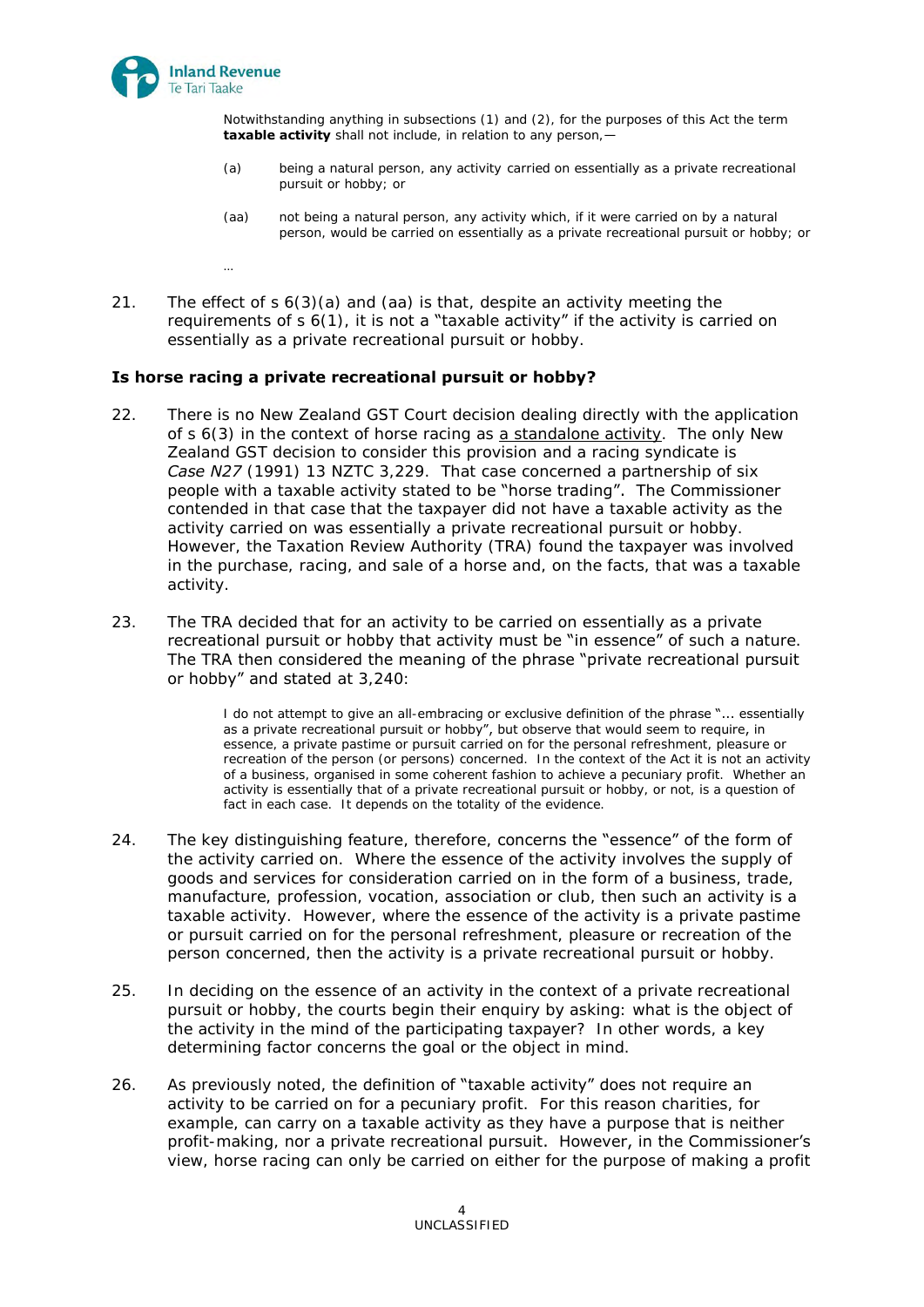

(in which case, it is likely to amount to business) or as a private recreational pursuit or hobby.

- 27. Over time the courts have contrasted a private recreational pursuit or hobby with the activity of a business. In applying this distinction the courts have noted that the object of the activity of being in business or working in a trade is that it is an occupation by which the person intends to profit as a means of earning a living. The object of a business activity is contrasted with what has been called "the pursuit of a pastime" in which, in essence, the activity is not organised towards the end of making a profit as a means of earning a living. Rather, the activity is undertaken for pleasure or enjoyment.
- 28. In some circumstances the distinction can seem difficult to draw. For example, the cost involved in "the pursuit of a pastime" can amount to many thousands of dollars. However, the object of the activity is not determined on the basis of cost. Also, a private recreational pursuit or hobby can be undertaken in a very organised, systematic and cost efficient manner. Therefore, it may be run in a business-like manner. However, despite how the activity is undertaken, the underlying object of a particular activity remains. The essence of the activity, as undertaken by the relevant taxpayer, is either business-like or a private recreational pursuit or hobby.
- 29. A racing syndicate is an "unincorporated body of persons" for GST purposes and is, accordingly, a "person". Section 6(3)(aa) provides that where a person is not a natural person then the term "taxable activity" shall not include, in relation to that person, any activity which, if it were carried on by a natural person, would be carried on essentially as a private recreational pursuit or hobby. In deciding whether horse racing (as a standalone activity) of a racing syndicate is being carried on as a private recreational pursuit or hobby, the activity must be treated as if it were carried on by a natural person.
- 30. The object of any activity is always a question of fact. There may be factors that point in either direction and accordingly it is not possible to be definitive (refer to the discussion on *Case N27* above).
- <span id="page-4-0"></span>31. However, the Commissioner considers that for a racing syndicate where the activity is limited to the ownership (or leasing) and racing of horses, the essence of the activity will most often be the personal interest or pleasure derived from seeing the horse compete in, and potentially win, races. For GST purposes, this is an activity carried on essentially as a private recreational pursuit or hobby and accordingly is not a taxable activity. The factors that lead to this conclusion are:
	- It is difficult to control or organise the activity of horse racing in a systematic fashion to achieve a pecuniary profit. This is because of the significant element that luck plays in whether any prize-money is won, given the effect of uncontrollable factors, the aspect of competition and the likelihood of winning. This has been noted by the courts (see, for example, *Shepherd v FCT* 75 ATC 4244). Purchasing a well-bred horse and employing a top trainer and jockey may increase the possibility of obtaining a profit from the activity. However, they will not, of themselves, be sufficient to demonstrate an intention to profit. It is acknowledged that an element of luck or risk is present in most businesses. However, the fact that luck plays such a significant part in whether any profit can be made from horse racing activities means that this is a relevant objective factor in determining the taxpayer's purpose in carrying out the activity.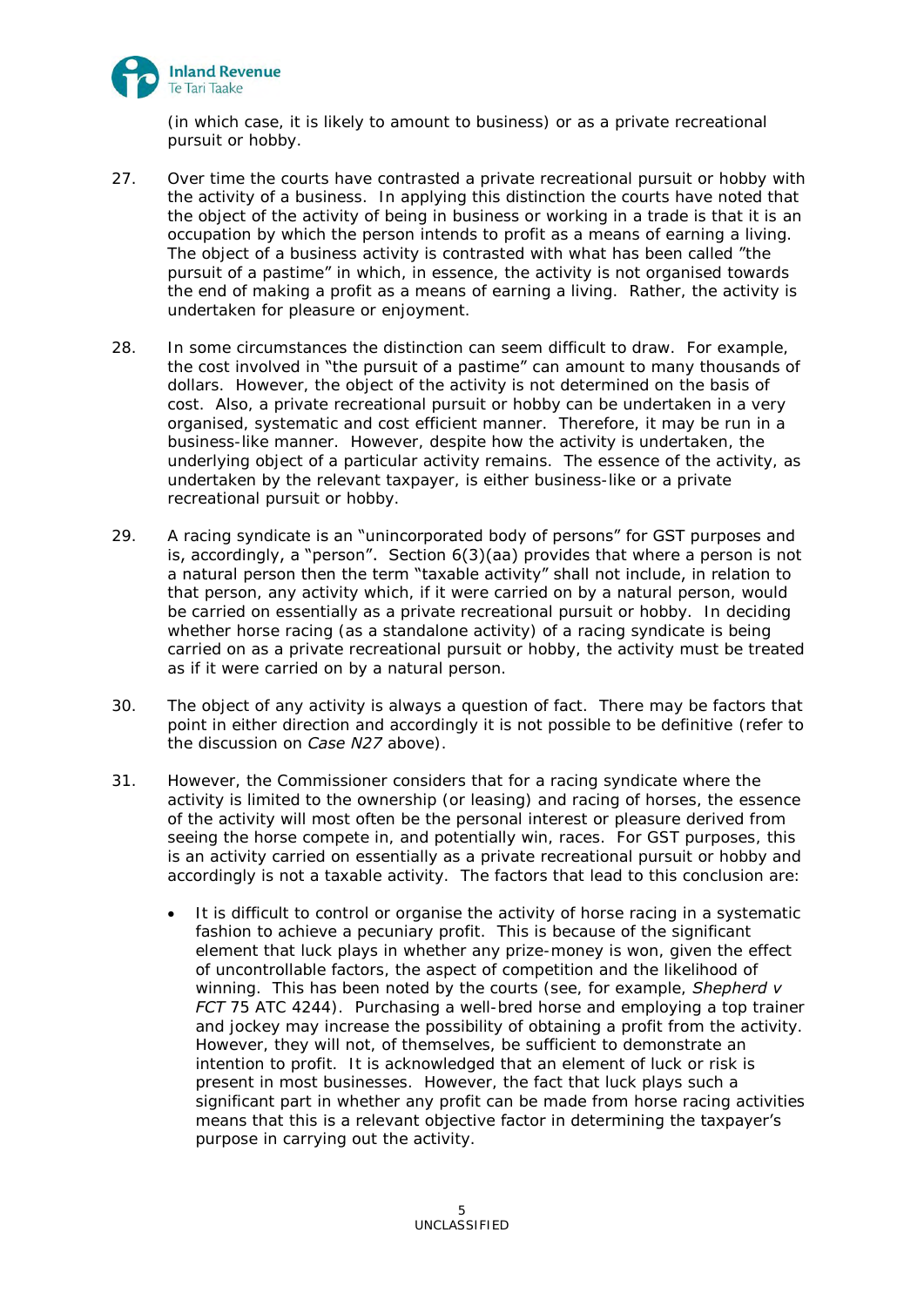

- The amount of time required to perform the activity undertaken by the racing syndicate, if that activity were undertaken by a natural person, is not sufficient to suggest that the object is to undertake a business.
- The activity undertaken is associated with a sporting endeavour. Sport is usually undertaken for the personal pleasure of the participant.
- The activity most often arises from the members of the syndicate seeking personal interest or pleasure from participating in the racing industry (following the industry itself promoting their participation on that basis, rather than promoting participation in a business). Deriving personal pleasure from an activity does not, of itself, mean that an activity is a hobby (many people obtain enjoyment from their business). Similarly, the fact that a person may hope to make a return from an activity does not convert it from a hobby into a taxable activity. The key factor is whether the taxpayer's participation in the activity is driven by personal enjoyment or the desire to make a profit.
- Racing horses may be undertaken in an organised or coherent fashion. However, despite this there is usually insufficient organisation in the activity to objectively demonstrate a profit-making purpose. This is because financial success is largely dependent on factors outside of the syndicate's control. Generally people race horses for personal interest or the pleasure that they gain from their participation and are often willing to incur financial losses because of this.
- 32. The TRA in *Case N27* noted that whether an activity is essentially that of a private recreational pursuit or hobby, or not, is a question of fact in each case depending on the totality of evidence. The TRA also formed the view that it was wrong for the Commissioner to make what, in effect, appeared to be a policy decision that racing syndicates were necessarily carried on essentially as a private recreational pursuit or hobby of those involved.
- <span id="page-5-0"></span>33. The Commissioner agrees that whether any syndicate is carrying on a hobby or taxable activity will always depend on an examination of the totality of the evidence. However, for a racing syndicate not to be engaged in a private recreational pursuit or hobby would require it to demonstrate the presence of sufficient factors to draw a different inference. The onus of proof lies with the taxpayer to demonstrate this. The Commissioner considers that, for syndicates whose activities are limited to racing horses, a taxpayer would need to establish all of the following matters:
	- The syndicate is formed not for the personal interest or pleasure of the participants, but for the purpose of making a profit from the activity, and it is operated in that manner;
	- The activity of the syndicate is organised to achieve a pecuniary profit, and it operates in a systematic fashion that, on an objective assessment, appears to materially reduce the element that luck plays in whether any prize-money is won; and
	- A significant amount of time is involved in performing the activity undertaken by the manager of the syndicate (including acquiring and managing the horses that are assisting in meeting financial imperatives and disposing of horses that are not).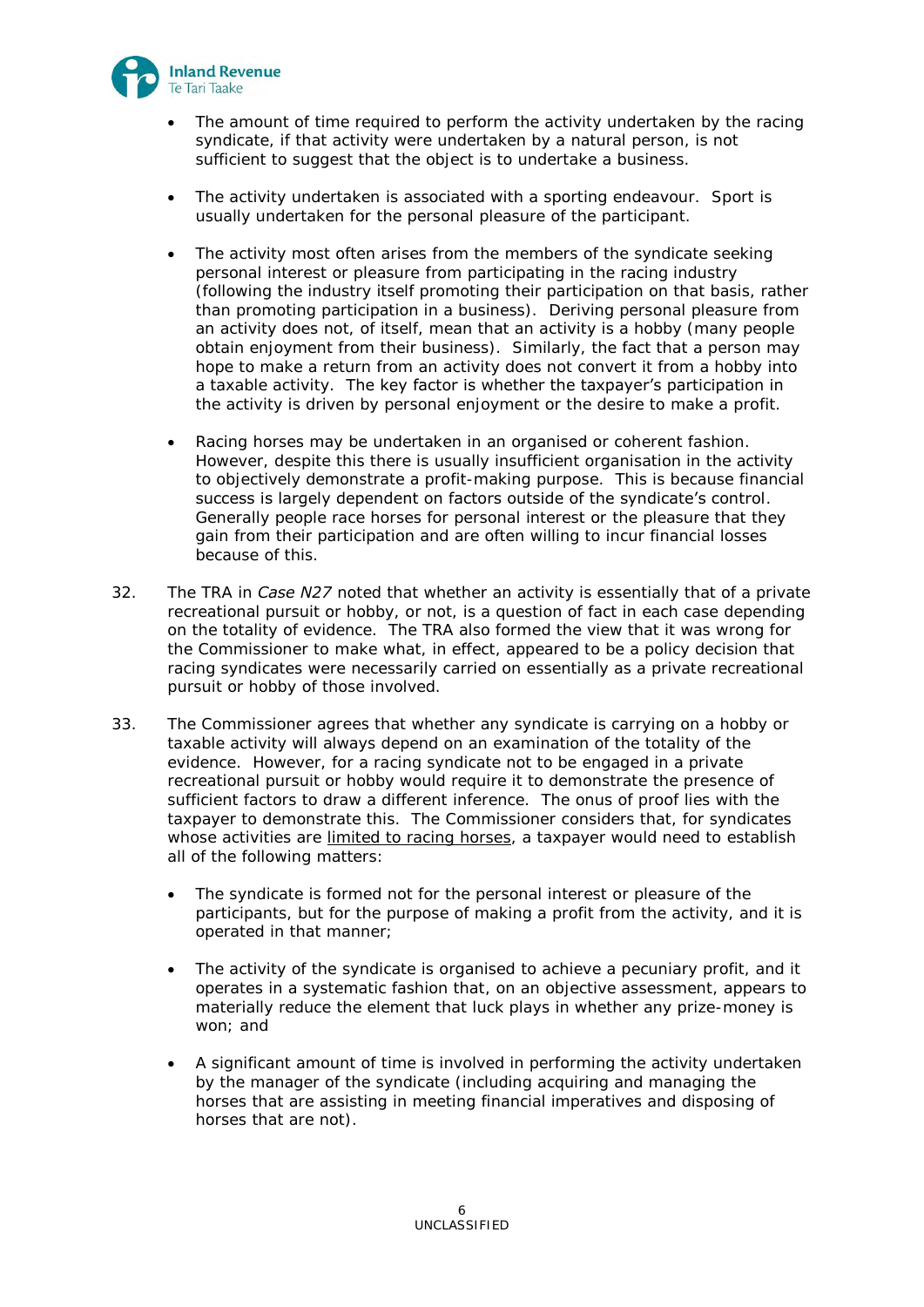

- 34. In the Commissioner's view the key determining factor in deciding whether there is a taxable activity of racing concerns the goal or the object of the taxpayer. In this regard, indications of intention drawn from the syndicate agreement and other relevant documents will be relevant. However, the relevant evidence will go beyond this and include anything that supports or negates the stated intention of the syndicate and its members. Therefore, merely including a statement in the syndicate agreement that it is intended to make a profit from horse racing will not be sufficient.
- 35. Before finding that there is a taxable activity, the Commissioner would expect evidence to show that the factors in paragraph [33](#page-5-0) above are satisfied. In the absence of this, the Commissioner's view is that the horse racing activity will be being carried on as a private recreational pursuit or hobby.
- 36. The Commissioner's view that there is a relatively high bar to demonstrating that horse racing as a standalone activity is not carried on as a private recreational pursuit or hobby is consistent with the approach taken by courts in both the United Kingdom and Australia.
- 37. For example, in the early cases of *The Earl of Jersey's Executors v Bassom (H.M. Inspector Taxes)* and *The Earl of Derby v Bassom (H.M. Inspector of Taxes)* (1924-26) 10 TC 357 (KBD) both appellants bred, owned and raced thoroughbred horses. The findings made were that the breeding and racing of horses was carried on by the taxpayers as a hobby. While accepting that one of the objects of the activities was to improve the breed of horse, the chief object of the activities was the pleasure derived from seeing the horses bred by them win big races.
- 38. The treatment of horse racing as a recreational activity has also been considered in a VAT context in the United Kingdom. In *Brian Gubby Ltd* (1985) 2 BVC 205, 360 the VAT Tribunal was required to decide whether or not the horse related activities of the company constituted a business for tax purposes.

Against that background we ask ourselves whether or not during the period of the assessment either the activity of training horses or the activity of racing horses constituted a 'business' or an intended 'business' of the Appellant Company which generated or would generate taxable supplies. We consider that in relation to neither such activity was either of such requirements satisfied. As to training, we consider and hold that, throughout the period of assessment, Mr Brian Gubby personally carried out the training as his hobby and a personal interest, and that he had no intention of training horses for any outsider. Therefore no taxable supply was made, or intended to be made in the future, in the course of this activity. As to racing, we consider and hold again that, throughout the period of assessment, Mr Brian Gubby was involved therein as his hobby and personal interest.

- 39. The decision of the Supreme Court of New South Wales in *Shepherd* shows that, in relation to winning prize money from the racing of horses, it is ordinarily difficult to displace the implication that there is no ability to organise the activity toward the end of making a profit (because of the significant element of chance involved, per [\[31\]](#page-4-0) above).
- 40. In *Shepherd,* the taxpayer owned and raced various racehorses, but on the facts of the case neither her prize money nor betting wins were found to be the product of a business. Rath J held that the taxpayer, while having a passion for horses, indulged in horse racing as a pastime; although a keen follower of horse racing, racing was not her business. His Honour referred to *Martin v FCT* (1953) 90 CLR 470 and the judgment of Rowlatt J in *Graham v Green* (1925) 2 K.B. 37 in reaching his conclusion, at 4252: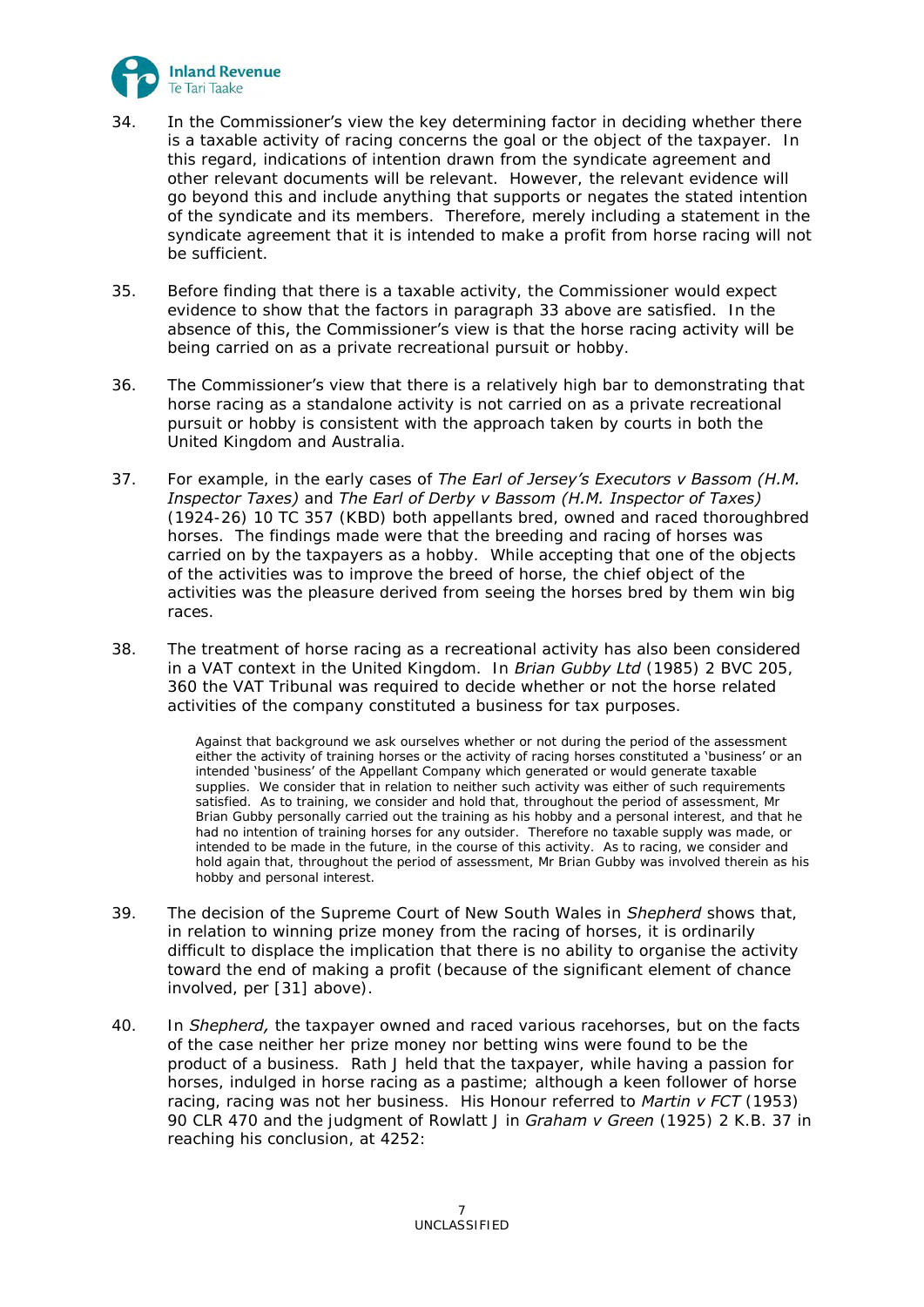

The common reason why betting winnings were not regarded as "profit or gain" in **Graham v.** *Green*, or "income" in *Martin's* case is that in those cases there was no organization of the activity towards the end of making a profit. In that sense, such gains as arose in the course of the activity had a significant element of chance, and there was no system, or no sufficient system, in relation to the chances involved as to lead to the conclusion that a system for profit making had been devised. **There is a similar element of chance in relation to winning prize money from the racing of horses. Owner competes against owner, and the chance of one owner's horse winning is dependent to an extent on considerations as to which no system or organization would usually apply, for example the form of the various horses and the weather conditions**. Skill is involved, in bringing a horse to its peak and in the selection of riders; but skill which is displayed in a pastime, as the passage quoted from the judgment of *Rowlatt* J. shows, is not decisive of the question as to whether a business is being carried on, and may not in many cases be even relevant to that question. [Emphasis added]

- 41. *Drummond v CIR* (2013) 26 NZTC 21,023 was a New Zealand income tax case concerning whether s EC 39(1)(c) of the Income Tax Act 2007 requires an existing breeding business. In the course of its decision the High Court stated:
	- [87] The defendant has argued that there was no business at all. I disagree. On my analysis there was clearly a racing business. I have read the Adjudication Report from the Office of the Chief Counsel dated 23 November 2011. I agree with the conclusion in that regard.
- 42. The High Court commented in *Drummond* that the syndicate was in the business of racing which demonstrates that it is possible to have such a business. However, the Court did not consider or discuss the distinction between a business and a hobby and, therefore, did not give reasons why it thought that the taxpayers were not carrying on a hobby. In this regard, it does not assist in determining what considerations are relevant to deciding whether a taxpayer is carrying on a taxable activity or a hobby.
- 43. Furthermore, the actual issue before the Court in *Drummond* was whether at the relevant time there was an existing breeding business. The Court found that the taxpayers had a contingent intention to breed, even though the breeding business had not yet commenced. Accordingly, the partnership's potential activity was wider than just racing. It is not clear the extent to which this contributed to the Court's finding that the taxpayer was carrying on a racing business.
- 44. *Case K40* (1988) 10 NZTC 343 could also be taken to suggest that a lower bar exists for establishing a business of horse racing than the Commissioner is putting forward in this item. There, Keane DJ stated:

 First, it is scarcely contestable that horse racing investment is pursued as a business enterprise, just as frequently as it is indulged in as a hobby. Perhaps more frequently.

- 45. However, that case related to a breeding business that also involved racing. In finding that the taxpayer was carrying on a business rather than a hobby, Keane DJ found the following considerations relevant:
	- The taxpayer had no interest in racing;
	- The taxpayer committed her entire savings to the venture and the scale of operations increased with the taxpayer's means; and
	- The care taken in selecting the horses.
- 46. In finding that there was a business in the relevant years, Keane DJ considered the pattern of activity over the whole period. By that time the taxpayers owned a number of horses and had successfully bred and sold progeny from their horses.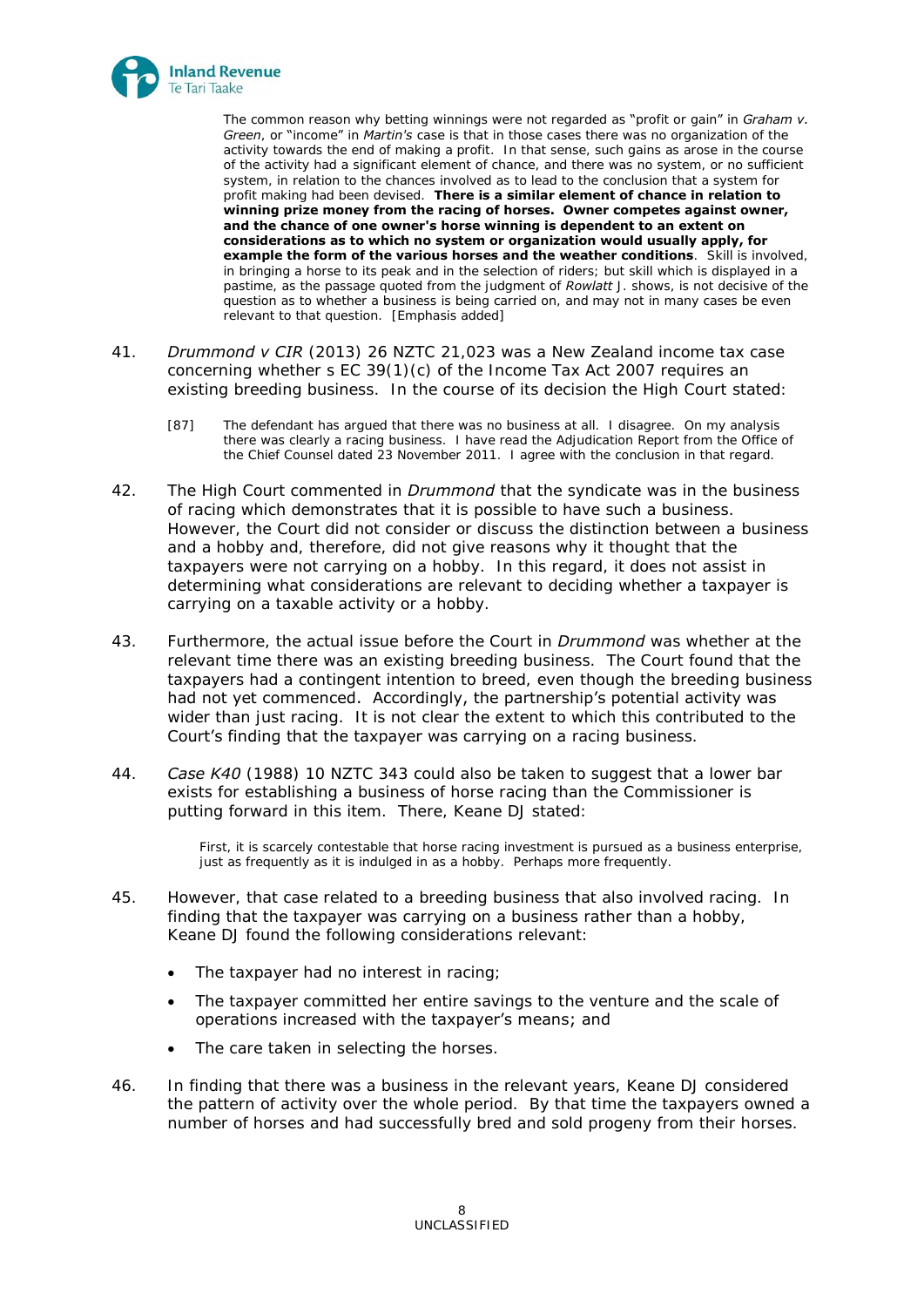

47. As set out above, GST is charged on the supplies in New Zealand of goods and services made by a registered person in the course or furtherance of a taxable activity carried on by that person. A racing syndicate involved solely in racing horses, in the absence of the circumstances set out above at [\[33\]](#page-5-0), is not undertaking a taxable activity, as it is undertaking a private recreational pursuit or hobby. Therefore it cannot be registered for GST purposes.

## **Section 5(11CB)**

48. Section 5(11CB) treats a prize received by a registered horse owner as consideration for a supply of services provided to the racing club. It applies only when a registered person is carrying on the racing in the course of a taxable activity. It does not deem horse racing to be carried on as a taxable activity. As such s 5(11CB) will not apply to prize money received by horse owners where the horse racing is carried on essentially as a private recreational pursuit or hobby.

# **Examples**

49. The following examples are included to assist in explaining the **Commissioner's** view of the application of the law.

## **Example 1 – Horse racing syndicate not carrying on a taxable activity**

- 50. Fast Horses Ltd breeds race horses. Some of its horses are sold outright to third parties. Others are syndicated with shares being offered to members of the public. Fast Horses Ltd is currently offering shares in one of its horses "Apportionment Method". Sixty shares are being offered for \$2,000 each. These are being promoted online and in newspapers. The advertisements emphasise the "buzz" and "excitement" that come from following the horse's performance and the opportunity to join the other owners in the "winner's circle" if Apportionment Method performs well.
- 51. Simon is thinking about investing in the syndicate and wants to know whether it will be carrying on a taxable activity. The syndicate will not be carrying on a taxable activity. The syndicate is being formed for the personal interest or pleasure of the members. There is no evidence that the syndicate will be operated for the purpose of making a profit from racing.

## **Example 2 – Horse racing syndicate not carrying on a taxable activity**

- 52. Tom's uncle has left him \$10,000 in his will. Tom's wife Edith has wanted to own a race horse for some time. Many of Edith's friends invest in horse racing syndicates and Edith thinks that she would enjoy this too. Tom and Edith decide to form a syndicate for the purpose of purchasing and racing a horse. Tom and Edith do not know much about horses, so they seek advice from their friends about the type of horse to buy.
- 53. Based on the advice received, Tom and Edith purchase a \$5,000 thoroughbred yearling colt called "Straight-line Method". Tom and Edith would also like to make some money from horse racing and they are optimistic about their chances. They hire a trainer to train and manage the day to day racing of their colt. Straight-line Method is gelded and is then entered into several 2yo races. When Straight-line Method is being raced locally, Tom and Edith go and watch. Otherwise the trainer provides them with the results after each race. Tom and Edith want to know whether their syndicate is carrying on a taxable activity.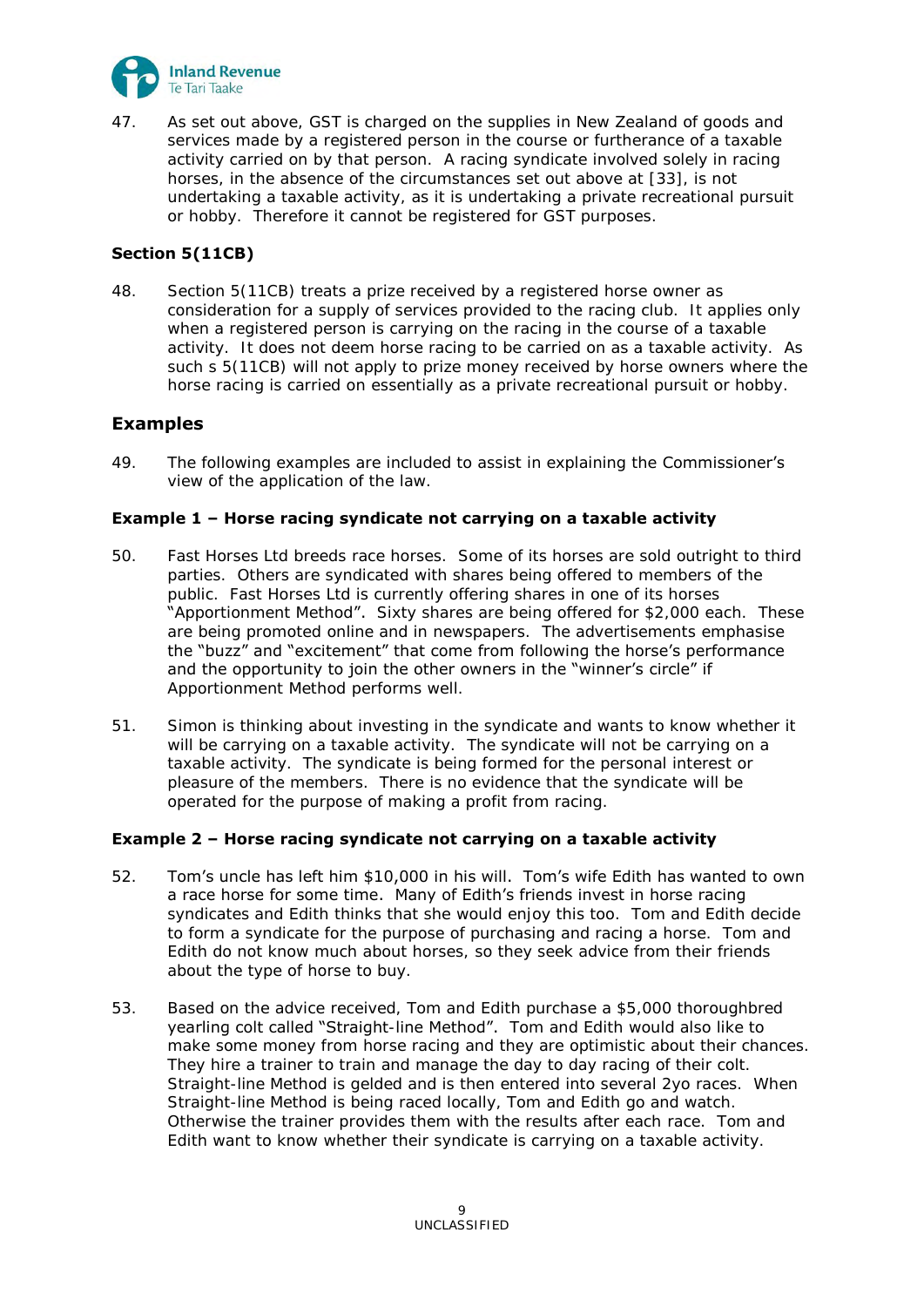

54. Tom and Edith's syndicate is not carrying on a taxable activity. The syndicate was formed for Tom and Edith's personal interest or pleasure, not for the purpose of making a profit from racing. The syndicate has a trainer and some degree of organisation. However, there is no evidence that the syndicate is run in a way to maximise the likelihood of achieving a pecuniary profit. The syndicate has only a single horse and there is nothing to suggest that either the horse will be replaced if it performs poorly, or additional horses will be purchased.

### **Example 3 – Horse racing syndicate not carrying on a taxable activity**

- 55. Les, Sally and Bruce are former professional jockeys. They have all been involved in the horse racing industry for most of their lives. In their spare time, they love attending the races. Les, Sally and Bruce decide to pool their money and purchase a race horse. Their main purpose is to make attending the races even more exciting; however, they also hope to win some money and feel confident that they will be able to. They purchase a ready to race gelding called "Bright-line" from a well-known local stud farm for \$15,000.
- 56. Les, Sally and Bruce decide to undertake the management duties themselves and spend, on average, 5 hours each a week on this. They hire a trainer and together they develop a business plan and a training programme aimed at giving Brightline the best chance of winning his races. Les, Sally and Bruce attend all of Bright-line's races. Bright-line is moderately successful, winning 10% of his races and placing in another 20%. Les, Sally and Bruce use their winnings to purchase a second horse, which is also raced. Les, Sally and Bruce want to know whether their syndicate is carrying on a taxable activity.
- 57. Les, Sally and Bruce's syndicate is not carrying on a taxable activity. Whether a taxpayer is carrying on a taxable activity or a private recreational pursuit or hobby depends on the object of the taxpayer in undertaking the activity. Les, Sally and Bruce's syndicate was formed primarily for personal interest or pleasure, not for the purpose of making a profit from racing. The syndicate is operated in a coherent way with a view to increasing the chances of making a profit and a moderate amount of time is invested in the activity. However, this does not change the fact that that the essence of the racing activity is being carried on as a private recreational pursuit or hobby.

#### **Example 4 – Horse racing syndicate carrying on a taxable activity**

- 58. Burt, Trevor and Cyril are retired. They have found that their pensions are not sufficient to support them in their retirement. Therefore, they each wish to invest a significant portion of their savings to earn income to supplement their pensions. They are attracted by an advertisement from a local stud farm that suggests that a well organised horse racing syndicate could return a healthy profit.
- 59. Burt, Trevor and Cyril form a syndicate and engage a bloodstock agent to find them horses of suitable pedigree or form. The syndicate purchases two yearlings of good pedigree from the national yearling sales held at Karaka for \$50,000 each and a three-year old with great racing form from a private seller for \$300,000. The syndicate is also searching for one more horse. The syndicate hires a trainer to manage the day to day activities of their horses and detailed plans are developed for each horse's racing career.
- 60. The syndicate undertakes substantial research and analysis to develop a business plan that identifies relevant risks and how to minimise them and optimise the likely returns. The business plan includes financial projections that show how the